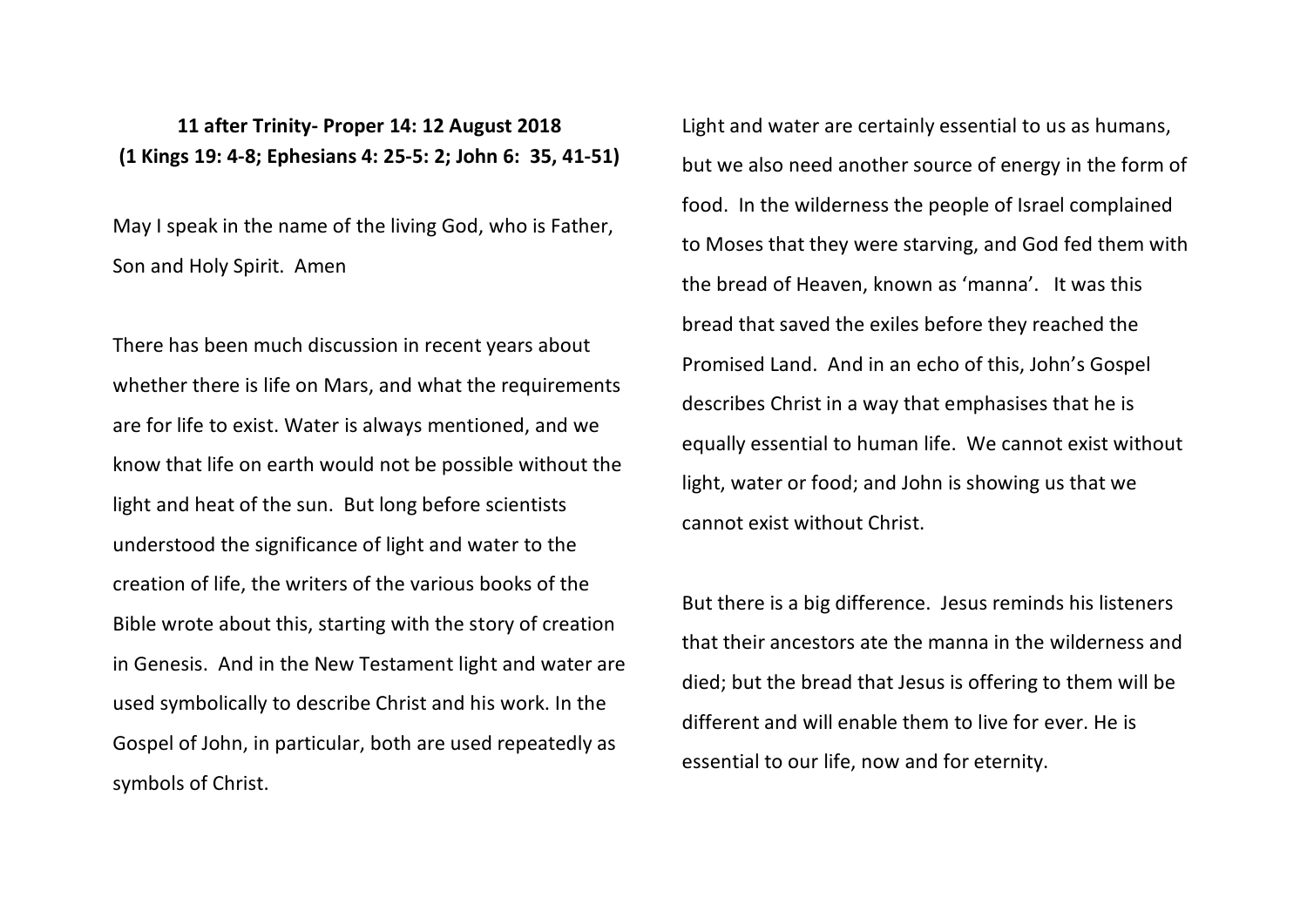So, at the start of today's reading Jesus describes himself as 'the bread of life', but he goes on to say: 'Whoever comes to me will never be hungry, and whoever believes in me will never be thirsty.' So although he is referring directly only to being the bread of life, he is indirectly reminding his listeners that he is also the water of life. John here refers back to Jesus's earlier encounter with the Samaritan woman at the well, when he offered her water that would quench her thirst for ever. Food and drink, bread and water, are staples of human life; we cannot exist without them. Jesus is a staple of our Christian life; we cannot exist without him.

And Jesus wants his audience to understand the full significance of what he is saying. In speaking of himself as the bread of life and the bread of heaven, he is telling them who he is and about his relationship to God. But his audience does not want to hear this message from this local man they have known since childhood, who they think is no better than they are. They complain that he is setting himself above them: Who does this man think he is? We know his mother and his father, Joseph. He is only the son of the local carpenter.

It is not clear why John refers to those who are saying this as 'the Jews' since all the people who are present including Jesus himself are Jews, so it hardly helps us to understand the situation, and it would certainly have been better if John had not used this term, in view of the subsequent history of antisemitism, still very much present in our community and in the news today, sad to say.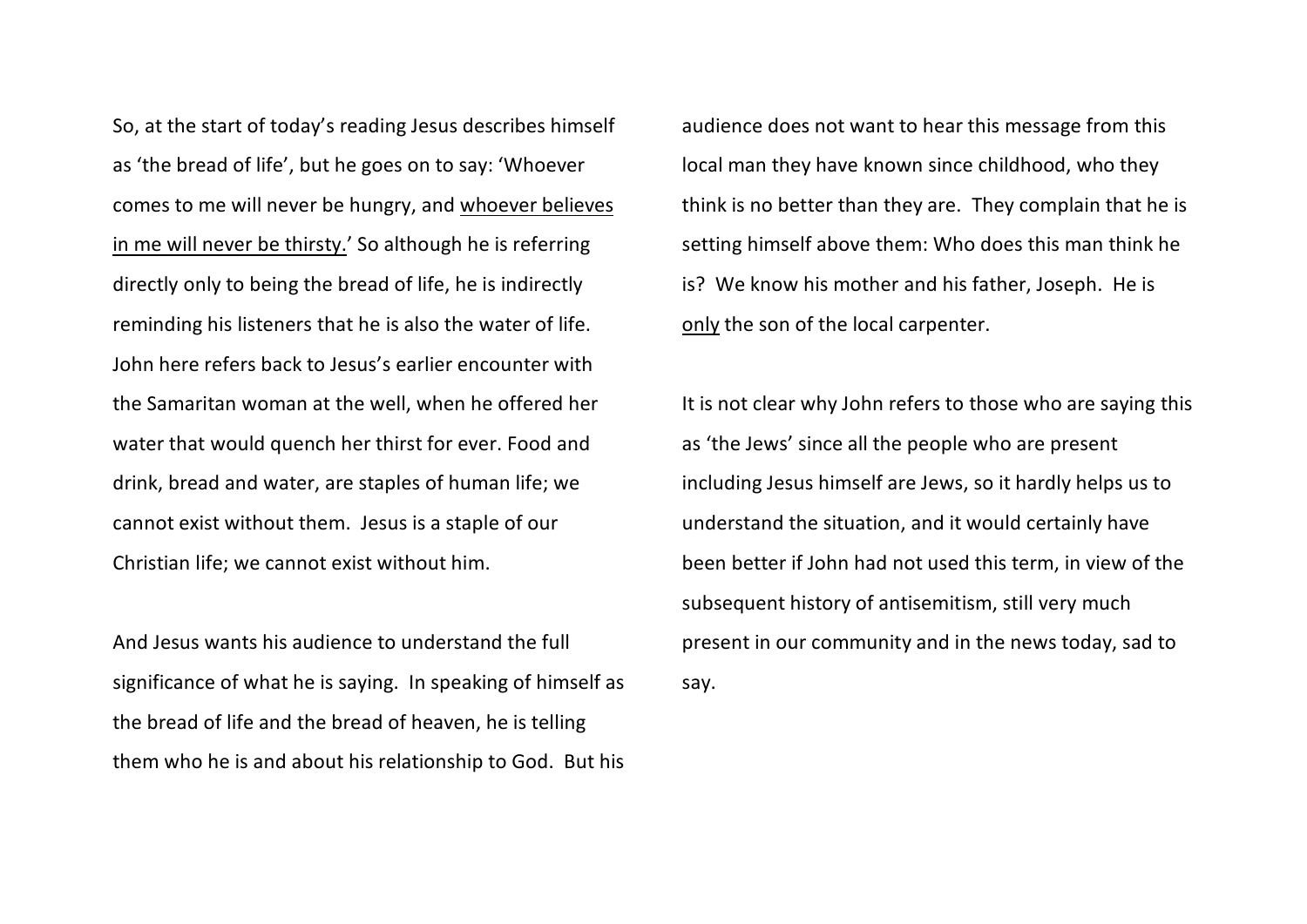What Jesus is trying to make clear to this complaining crowd is that he is the Son of God and that it is only by God's choice that they will be given eternal life. And that is his lesson to us too. But that does not mean that our destiny is already decided by God and that we have no part to play. Far from it. Each of us has a choice to make. Jesus goes on to say: 'Everyone who has heard and learned from the Father comes to me...Very truly, I tell you, whoever believes has eternal life.' If we choose to believe, we will be with Christ for eternity.

At the beginning of John's Gospel, God is described as the Word, and Jesus is described as the Word made flesh. And Christ rejects the temptation by the devil in the wilderness, as recounted in Matthew's and Luke's Gospel, to turn stone into bread, because he knows that humans do not live by bread alone but by the word of God. In his

teaching here, Jesus is reminding us that we come to a relationship with God through studying his word: 'It is written in the prophets, "And they shall be taught by God."'

It is important that we study the Bible and read God's word, but ultimately that is not enough. The Christian faith is about our **relationship with God**. Jesus is the Word of God, and it is not by study that we become disciples of Christ. Jesus did not invite his disciples to sign up to a course of study; he called on them to follow him and live with him, and that is what he calls us to do.

In our Old Testament reading we see Elijah, full of despair, being reinvigorated and given new courage and purpose by the spiritual food provided by an angel. That same spiritual food is offered to us, to allow us, in Paul's